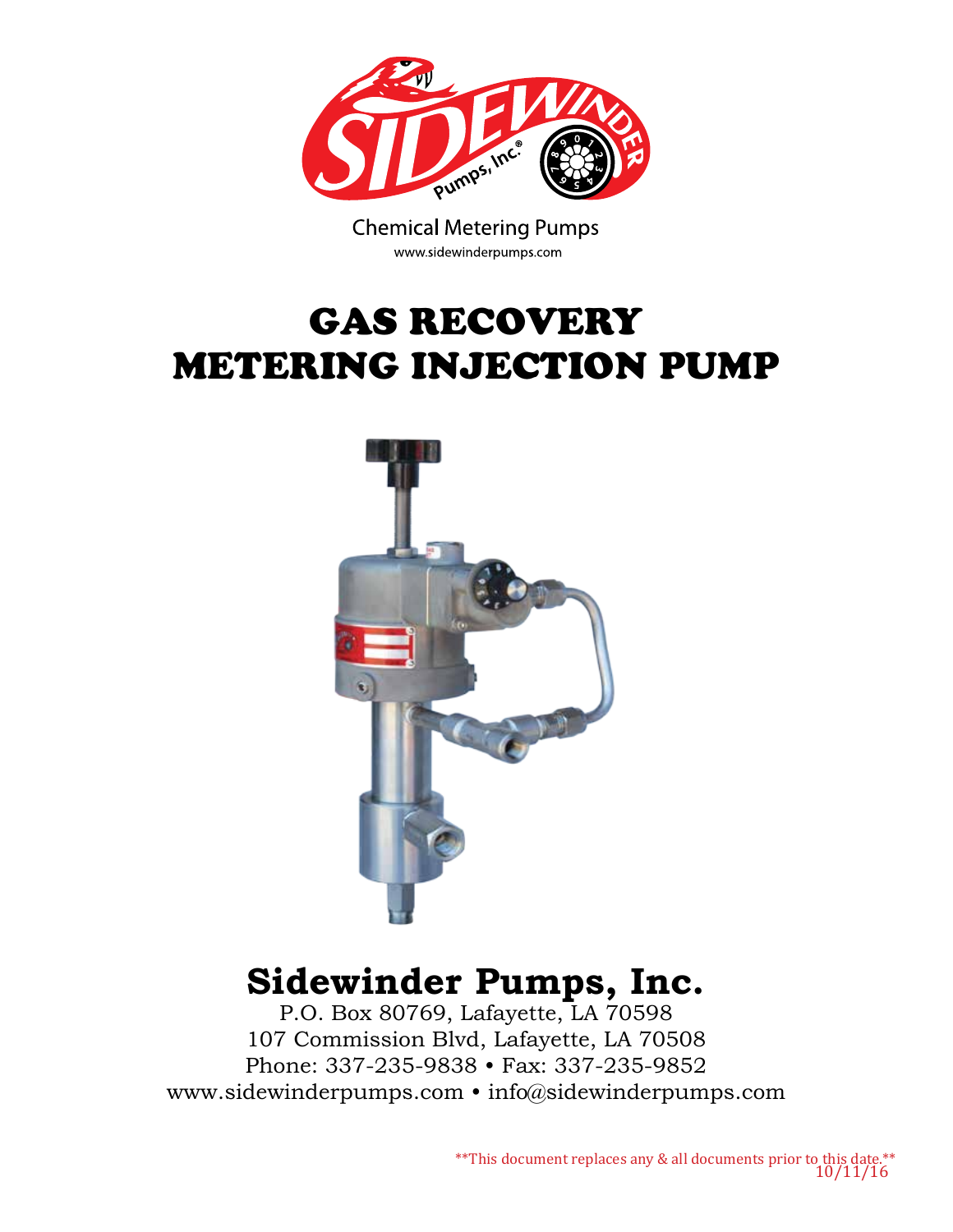

There ain't no better pump

#### **Model 42 Chemical Metering Pump**

- One quarter inch plunger
- 80:1 ratio
- Working pressures to 10,000 PSI
- Flows to 70 quarts per day

#### **Model 62 Chemical Metering Pump**

- Three eighths inch plunger
- 36:1 ratio
- Working pressures to 5,400 PSI
- Flows to 155 quarts per day

#### **Model 82 Chemical Metering Pump**

- One half inch plunger
- 20:1 ratio
- Working pressures to 3,000 PSI
- Flows to 275 quarts per day



Model 42-402-GS in service Ceramic Plunger with Teflon Graphite Uniseal Pump injecting 10 gallons per day of H2S scavenger Exhaust gas recovered to 70 PSI gas line from separator to compressor

| <b>Pump Specifications and Performances</b> |                        |                       |                               |                                    |                                              |                                                            |                                     |
|---------------------------------------------|------------------------|-----------------------|-------------------------------|------------------------------------|----------------------------------------------|------------------------------------------------------------|-------------------------------------|
| <b>Model</b><br><b>Number</b>               | Plunger<br><b>Size</b> | Piston<br><b>Size</b> | Amplification<br><b>Ratio</b> | Supply<br><b>Pressure</b><br>(PSI) | <b>Discharge</b><br><b>Pressure</b><br>(PSI) | <b>Maximum</b><br><b>Full Strokes</b><br><b>Per Minute</b> | <b>Out Put</b><br>Volume<br>Qts/Day |
| 42                                          | 1/4"                   | 2.25"                 | 80:1                          | 15 to 150                          | 0 to 10,000                                  | 55                                                         | 70                                  |
| 62                                          | 3/8"                   | 2.25"                 | 30:1                          | 15 to 150                          | 0 to $5,400$                                 | 55                                                         | 155                                 |
| 82                                          | 1/2"                   | 2.25"                 | 20:01                         | 15 to 150                          | 0 to 3,000                                   | 55                                                         | 275                                 |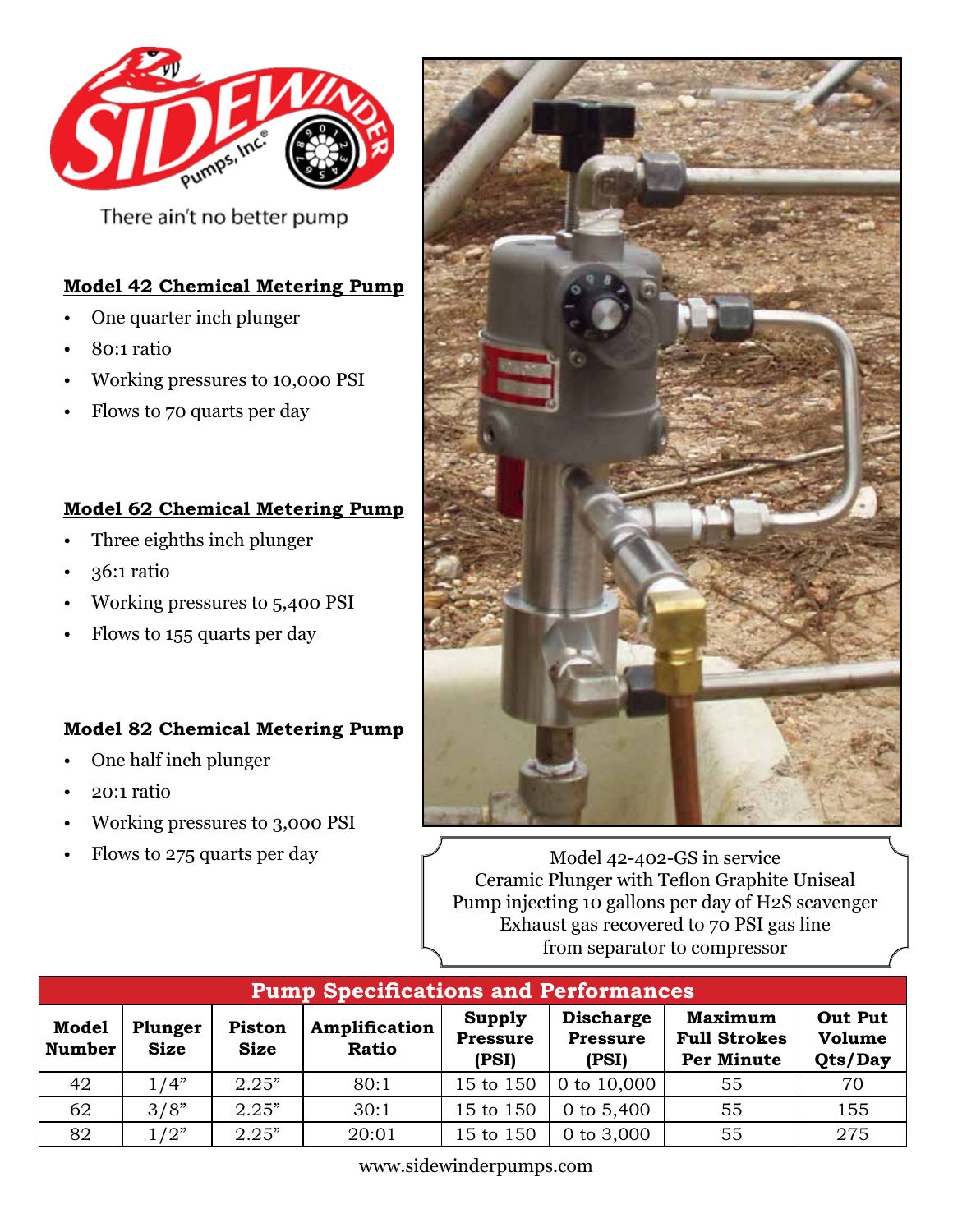### **Gas Recovery Metering Injection Pump Benefits of the GS Chemical Metering Injection Pump:**

- Pump components are NACE MRO 175 compliant
- Pumps equipped with Ceramic Plungers have life time warranty against plunger breakage or wear.
- Pumps are field serviceable, easy to repair with low cost of purchase & ownership.
- Any existing Model 42/62/82 Series can be retro fitted to the GS Series
- Compliant with ZERO emissions policies
- Applicable in hazardous & explosion proof environments
- 100% Recovery of exhaust

### **Applications include but are not limited to:**

- Sour Gas Recovery: Route H2S gas exhaust to H2S scavenger system
- Gas Recovery for Hazardous Areas: Redirect exhaust gas away from Class 1 Div 1 Group D areas
- Gas Recovery to flare stack
- Gas Recovery injected back into low pressure side of compressor or separator unit
- Gas Recovery of exhaust gas into odorized units
- Gas Recovery as fuel source for natural gas aspirated engines

### **Formula for calculating recovery pressure:**

Recovery pressure = Supply pressure (-) Discharge Pressure (-) 25 psig Amplification Ratio

\*\*Gas Recovery Pump formula calculator is available online at : http://sidewinderpumps.com/gas-recovery.html